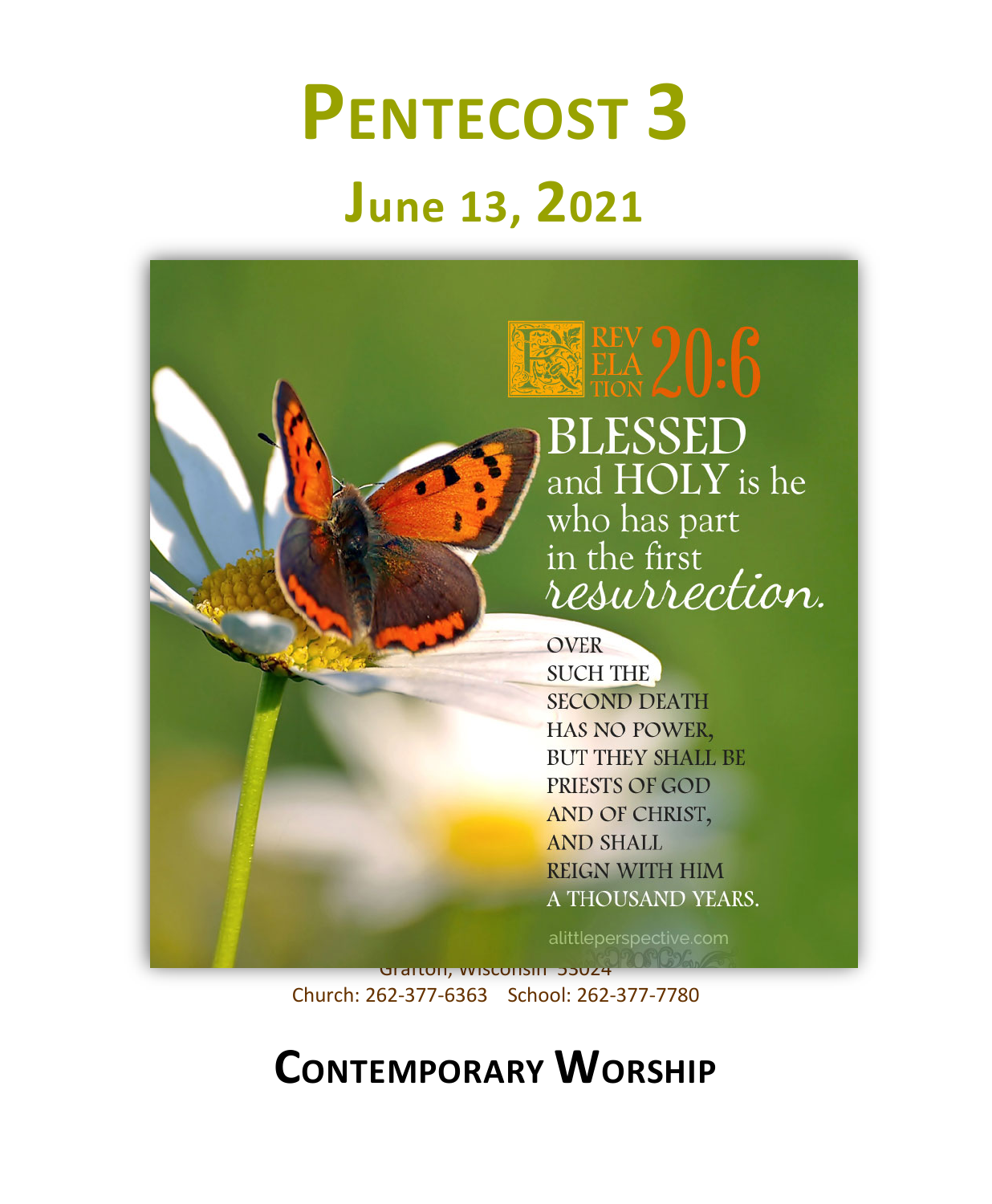## **Pentecost 3**

**June 13, 2021**

God was in Christ reconciling the world to himself, and entrusting to us the message of reconciliation. (2 Corinthians 5:19 cf. RSV)

- **WORSHIP NOTES:** We're glad that you're here this morning to share this time of worship with us to grow us in Christ's love and learn how to share that love with joy. Today we watch the Gospel ministry of Jesus bind the strong man (Satan) and his henchmen while including those who recognize and follow him. This is a comfort to us to know that we are part of his eternal family and that he will truly stand with us even when the bully (or bullies) threaten.
- **PRAYER OF THE DAY**: O God, the strength of all who trust in you, mercifully hear our prayers. Be gracious to us in our weakness and give us strength to keep your commandments in all we say and do; through Jesus Christ, your Son, our Lord, who lives and reigns with you and the Holy Spirit, one God, now and forever.
- **MEMBERSHIP:** If you are interested in membership here at Our Savior or would like more information about our church and school, or have questions about what we believe, contact Pastor Wagner at 262-377-6363. He offers a series of classes that give an introduction to the Bible and an explanation of our teachings based on that Word of God. As a spiritual advisor, Pastor Wagner also offers free, confidential counseling and is willing to serve you as best he can.
- **CHRISTIAN EDUCATION:** Our Savior offers a wide variety of educational opportunities for the entire family. Each Sunday adults and children study the Scriptures in our Sunday School at 9:15 am. We have a Christian Elementary School that provides an excellent education from Pre-Kindergarten through 8th Grade. Contact our Principal, Jon Hahm, for more information (262-377-7780).

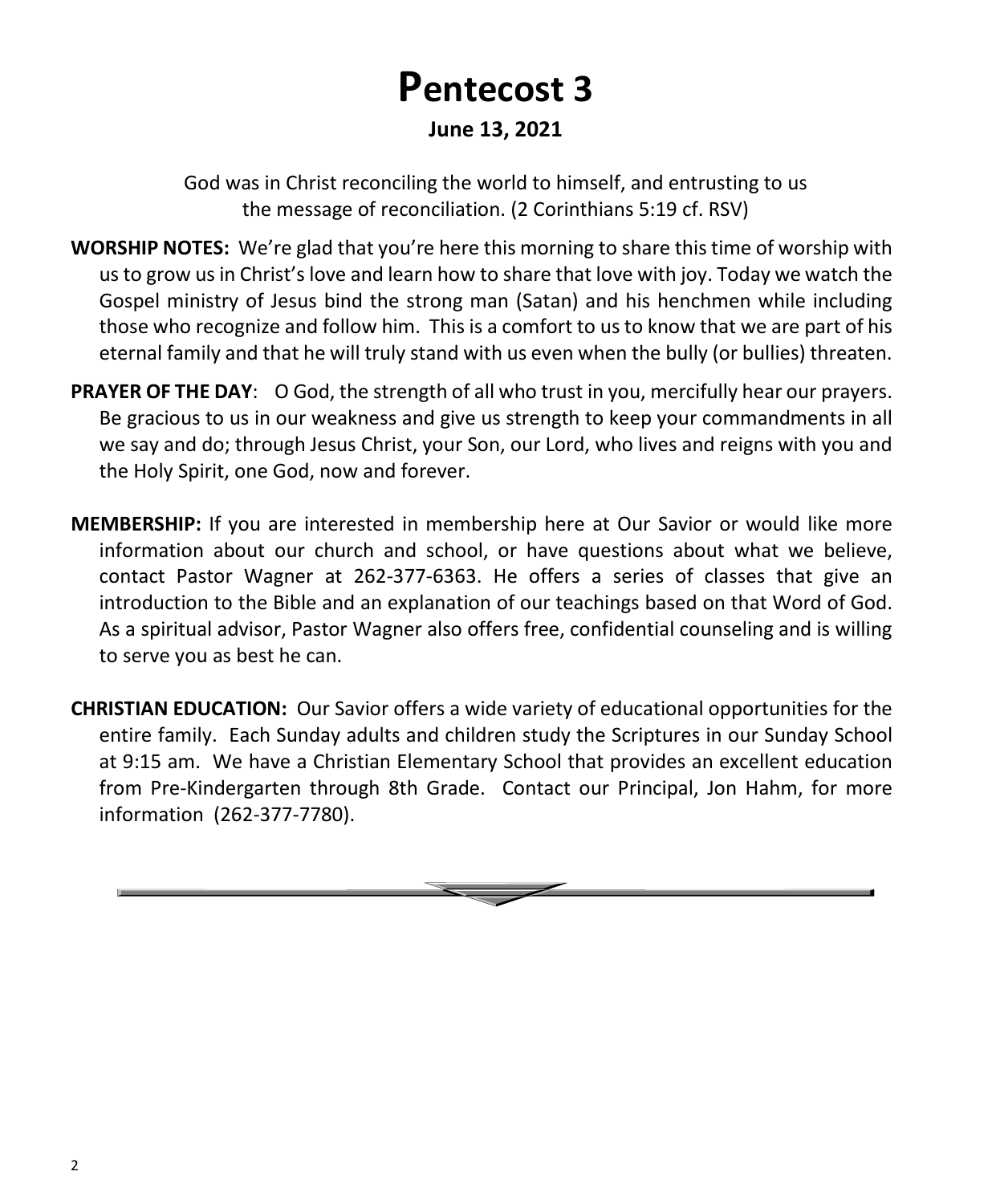#### **PASTOR'S WELCOME**

#### **WE SING "Sanctuary"**

Lord, prepare me to be a sanctuary Pure and holy, tried and true. With thanksgiving, I'll be a living Sanctuary for You.

It is you, Lord, who came to save The heart and soul of every man. It is you, Lord, who knows my weakness Who gives me strength, with thine own hand.

> Lord, prepare me to be a sanctuary Pure and holy, tried and true. With thanksgiving, I'll be a living Sanctuary for You.

> Lead me on, Lord, from temptation Purify me from within. Fill my heart with Your Holy Spirit Take away all my sin.

> Lord, prepare me to be a sanctuary Pure and holy, tried and true. With thanksgiving, I'll be a living Sanctuary for You. (Repeat)

**WE GATHER FOR WORSHIP** (selected verses from Psalm 104)

- **P:** How many are your works, O LORD! In wisdom you made them all. These all look to you to give them their food at the proper time.
- **C: When you give it to them, they gather it up; when you open your hand, they are satisfied with good things. When you hide your face, they are terrified; when you take away their breath, they die and return to the dust.**
- **P:** When you send your Spirit, they are created, and you renew the face of the earth.
- **C: May the glory of the LORD endure forever!**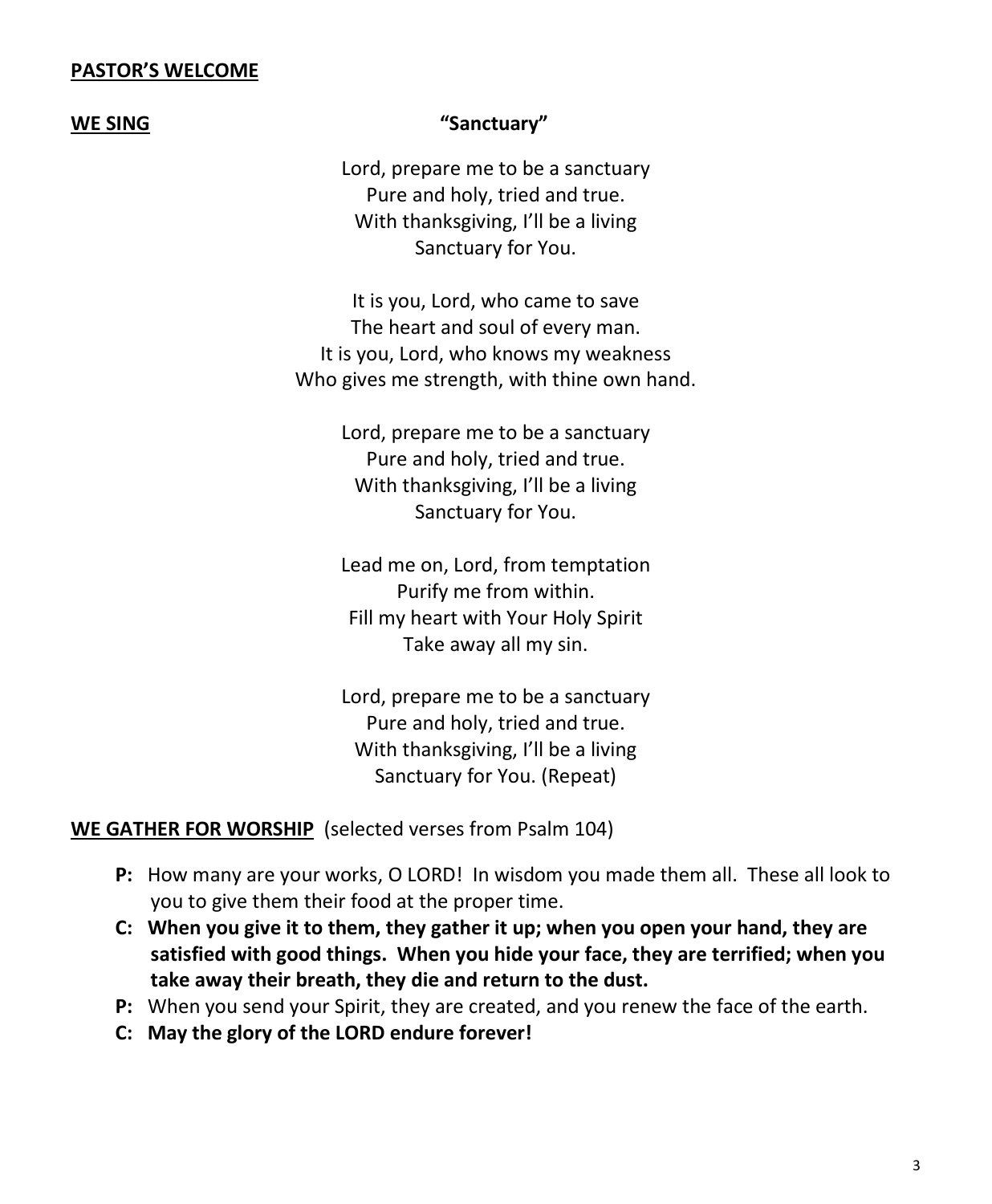## **WE RESPOND "You are my King"**

I'm forgiven because You were forsaken I'm accepted, You were condemned I'm alive and well, Your Spirit is within me Because You died and rose again. (Repeat)

#### **WE CONFESS OUR SINS**

- **P:** Let us confess our sin to God, our merciful Father.
- **C: Almighty God, Father of our Lord Jesus Christ, maker of all things and judge of all people, we admit and confess our sinfulness. We have done the evil you forbid and have not done the good you demand. We have turned from each other, as we have turned from you, in our thinking, speaking and doing. We are truly sorry for these sins. Have mercy on us, kind father, because of the obedience and the sacrifice of your son, our brother, Jesus Christ. Forgive us for what is past and by the power of the Holy Spirit move us to joyful love and faithful service in the future.**

#### **WE HEAR THE GOOD NEWS**

- **P:** God, your loving Father for Jesus' sake has taken away your sin. The sacrifice of Jesus has atoned for all your wrongs. The obedience of Jesus has been credited to you as righteousness. You are God's own dear children, The Holy Spirit who dwells in you will comfort your hearts and renew your spirits and transform your lives by the power of the Gospel you have heard.
- **C: We believe this. We recommit ourselves to God. We worship Him.**

## **WE RESPOND "You are my King"**

Amazing love, how can it be that You, my King, would die for me? Amazing love, I know it's true It is my joy to honor You. (Repeat) In all I do I honor You

> You are my King You are my King Jesus, You are my King Jesus, You are my King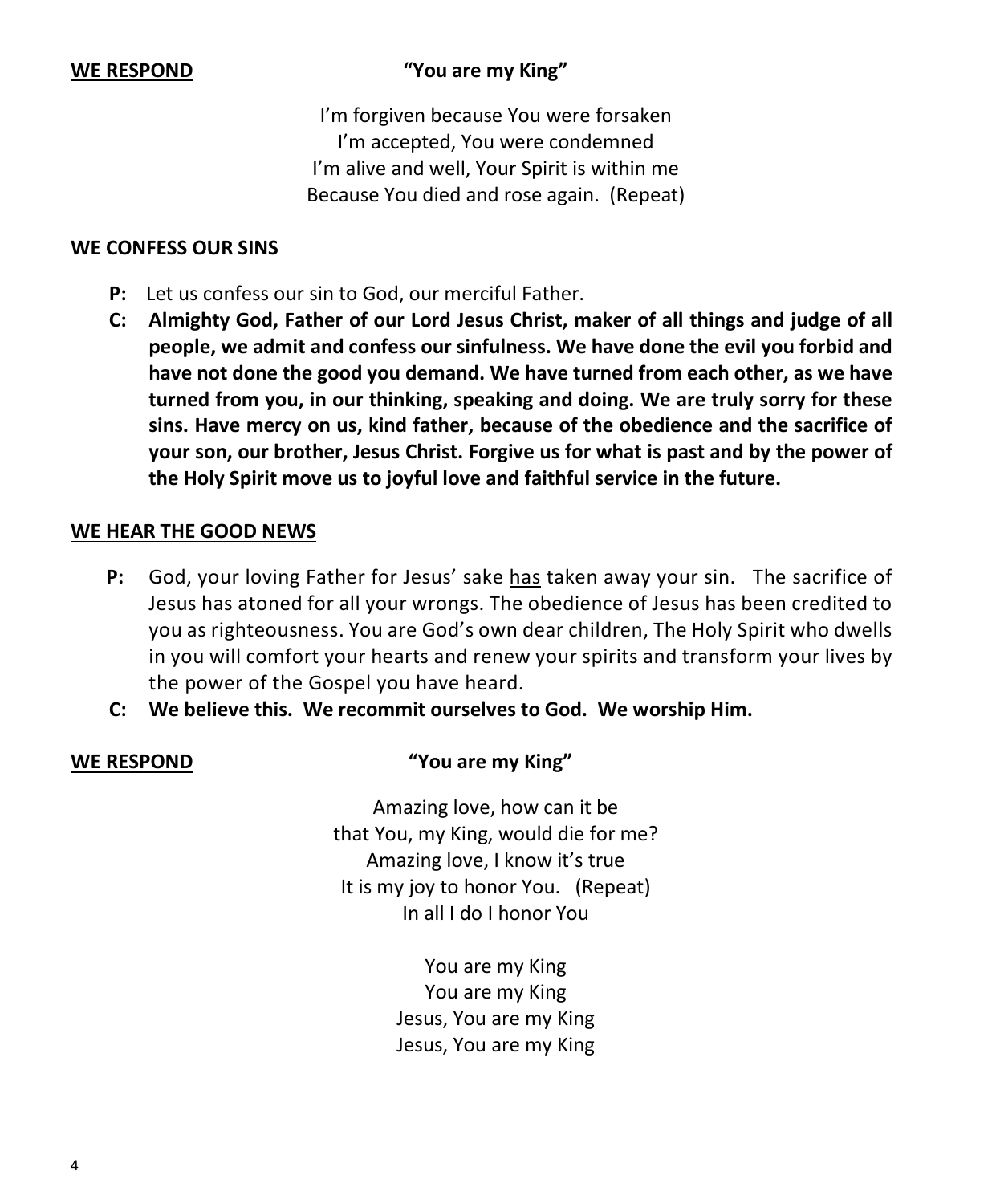Amazing love, how can it be that You, my King, would die for me? Amazing love, I know it's true It is my joy to honor you. (Repeat) In all I do I honor You.

#### **PRAYER OF THE DAY**

**ALL:** O God, the strength of all who trust in you, mercifully hear our prayers. Be gracious to us in our weakness and give us strength to keep your commandments in all we say and do; through Jesus Christ, your Son, our Lord, who lives and reigns with you and the Holy Spirit, one God, now and forever. Amen.

#### **WE HEAR THE WORD FROM THE FIRST LESSON GENESIS 3:8-15**

*So God calls to each of us each day, each moment, but most pointedly in the service: where are you? Are you hiding even now when he calls you to repentance? Will you come forward and confess it all? He waits. He warns with threats that he has carried and carries out still. He invites and entices with the promise of the woman's Seed. You have no need to hide; you have every reason in the world, and in what comes after this world—to confess it all and to embrace what the woman's Seed has come to bring. The questions and answers in Eden are still the only ones in all the world that matter.*  Then the man and his wife heard the sound of the LORD God as he was walking in the garden in the cool of the day, and they hid from the LORD God among the trees of the garden. But the LORD God called to the man, "Where are you?" He answered, "I heard you in the garden, and I was afraid because I was naked; so I hid." And he said, "Who told you that you were naked? Have you eaten from the tree that I commanded you not to eat from?" The man said, "The woman you put here with me—she gave me some fruit from the tree, and I ate it." Then the LORD God said to the woman, "What is this you have done?" The woman said, "The serpent deceived me, and I ate." So the LORD God said to the serpent, "Because you have done this, "Cursed are you above all the livestock and all the wild animals! You will crawl on your belly and you will eat dust all the days of your life. And I will put enmity between you and the woman, and between your offspring and hers; he will crush your head, and you will strike his heel."

#### **CHILDREN'S MESSAGE**

#### **WE SING "I AM"**

I Am the Maker of the Heavens, I Am the Bright and Morning Star, I Am the Breath of all Creation who always was and is to come. I Am the One who walked on water,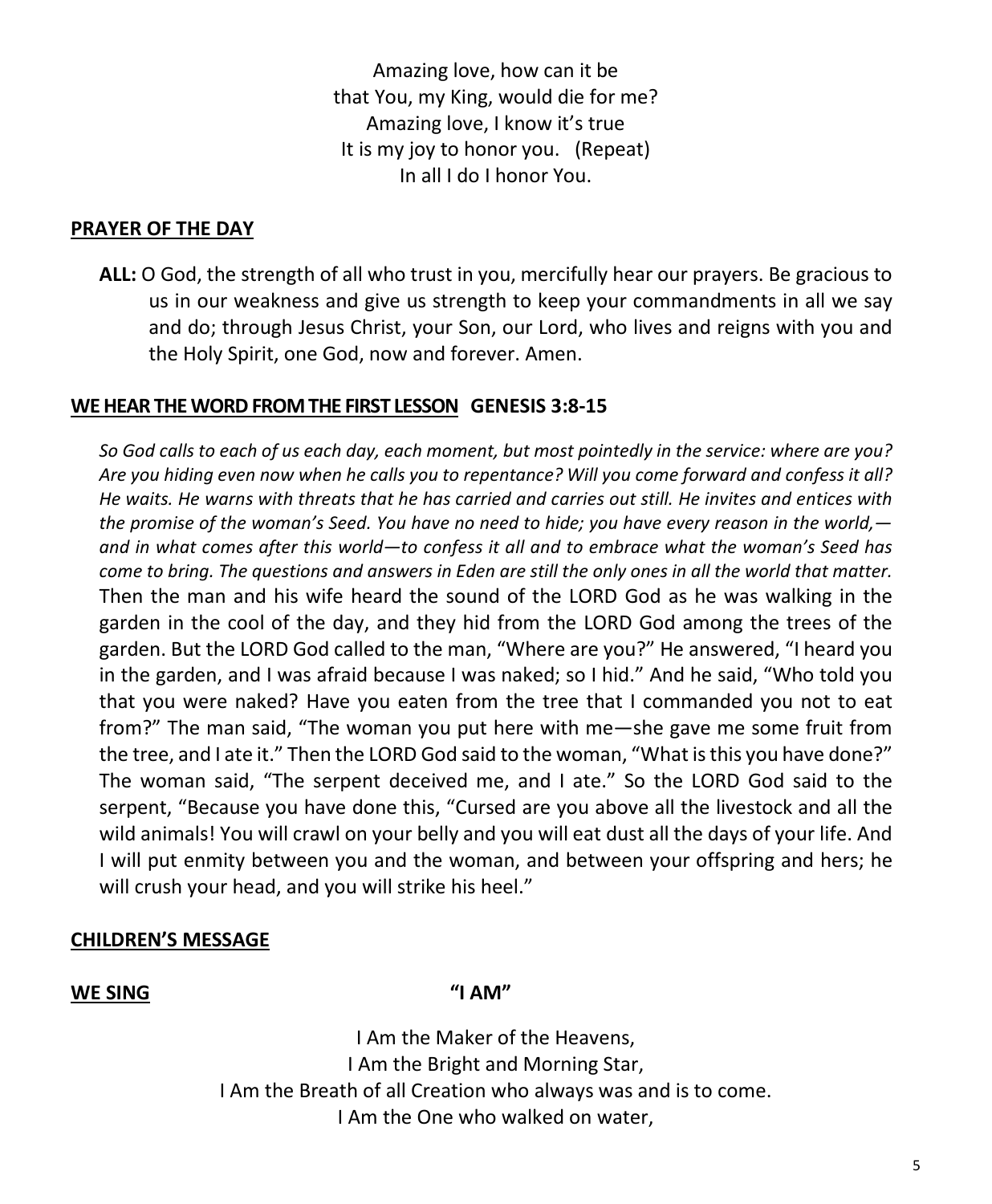I Am the One who calmed the seas, I Am the Miracles and Wonders. So come and see oh, follow Me and you will know

that I Am the Fount of Living Water, the Risen Son of Man, the Healer of the Broken. And when you cry, I Am your Savior and Redeemer who bore the sin of man, the Author and Perfecter, Beginning and the End. Yes I Am

I Am the Spirit deep inside you, I Am the Word upon your heart, I Am the One who even knew you before your birth before you were.

> I Am the Fount of Living Water, the Risen Son of Man, the Healer of the broken. And when you cry, I Am your Savior and Redeemer who bore the sin of man the Author and Perfecter, Beginning and the End. I Am

Yes I Am throughout the earth, I Am; the universe, I Am. In every heart, I Am. Oh where you are, I Am. The Lord of Lords, the King of Kings, the Holy Lamb above all things.

Yes I Am Almighty God your Father, the Risen Son of Man, the Healer of the Broken. And when you cry, I Am your Savior and Redeemer who bore the sin of man, the Author and Perfecter, Beginning and the End.

Yes I Am, Yes I Am, Yes I Am I AM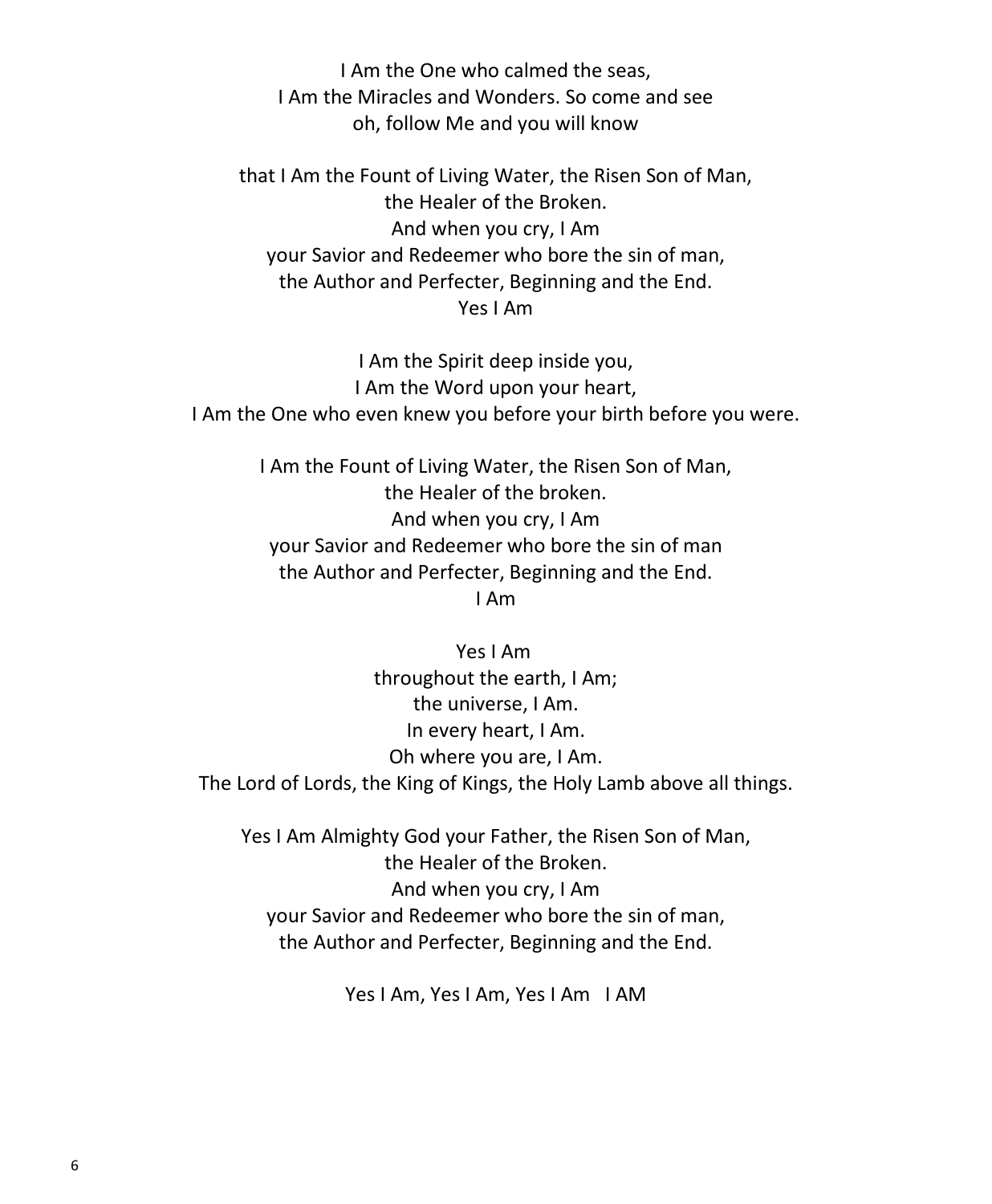#### **WE HEAR THE WORD FROM THE GOSPEL LESSON MARK 3:20-35**

*Those who do not want to hear the Word and those who reject God's total claim on them in the law and the gospel despise the Word and the one who brings it. Regardless of their feelings to the contrary, they will not be forgiven their rejection of the Spirit's pleadings. Ah, but those in whom he*  works a hearing, look what he gives! Each one (note the switch to the singular in the last verse!) *becomes Jesus' brother or sister or mother —as though he had only one, and you are that one! Where are you in this circle of people in the gospel lesson? Are you outside of it, refusing submission to the law and therefore despising the grace in the gospel? "Unforgiven" is the dread verdict! Or are you inside of it, mourning over sin and rejoicing to be his dear brother, sister, mother? Ah, what grace!*  Then Jesus entered a house, and again a crowd gathered, so that he and his disciples were not even able to eat. When his family heard about this, they went to take charge of him, for they said, "He is out of his mind." And the teachers of the law who came down from Jerusalem said, "He is possessed by Beelzebub! By the prince of demons he is driving out demons." So Jesus called them and spoke to them in parables: "How can Satan drive out Satan? If a kingdom is divided against itself, that kingdom cannot stand. If a house is divided against itself, that house cannot stand. And if Satan opposes himself and is divided, he cannot stand; his end has come. In fact, no one can enter a strong man's house and carry off his possessions unless he first ties up the strong man. Then he can rob his house. I tell you the truth, all the sins and blasphemies of men will be forgiven them. But whoever blasphemes against the Holy Spirit will never be forgiven; he is guilty of an eternal sin." He said this because they were saying, "He has an evil spirit." Then Jesus' mother and brothers arrived. Standing outside, they sent someone in to call him. A crowd was sitting around him, and they told him, "Your mother and brothers are outside looking for you." "Who are my mother and my brothers?" he asked. Then he looked at those seated in a circle around him and said, "Here are my mother and my brothers! Whoever does God's will is my brother and sister and mother."

#### **WE AFFIRM OUR FAITH**

**ALL:** I believe in God, the Father almighty, maker of heaven and earth.

> I believe in Jesus Christ, his only Son, our Lord, who was conceived by the Holy Spirit, born of the virgin Mary, suffered under Pontius Pilate, was crucified, died, and was buried. He descended into hell. The third day he rose again from the dead. He ascended into heaven and is seated at the right hand of God the Father almighty.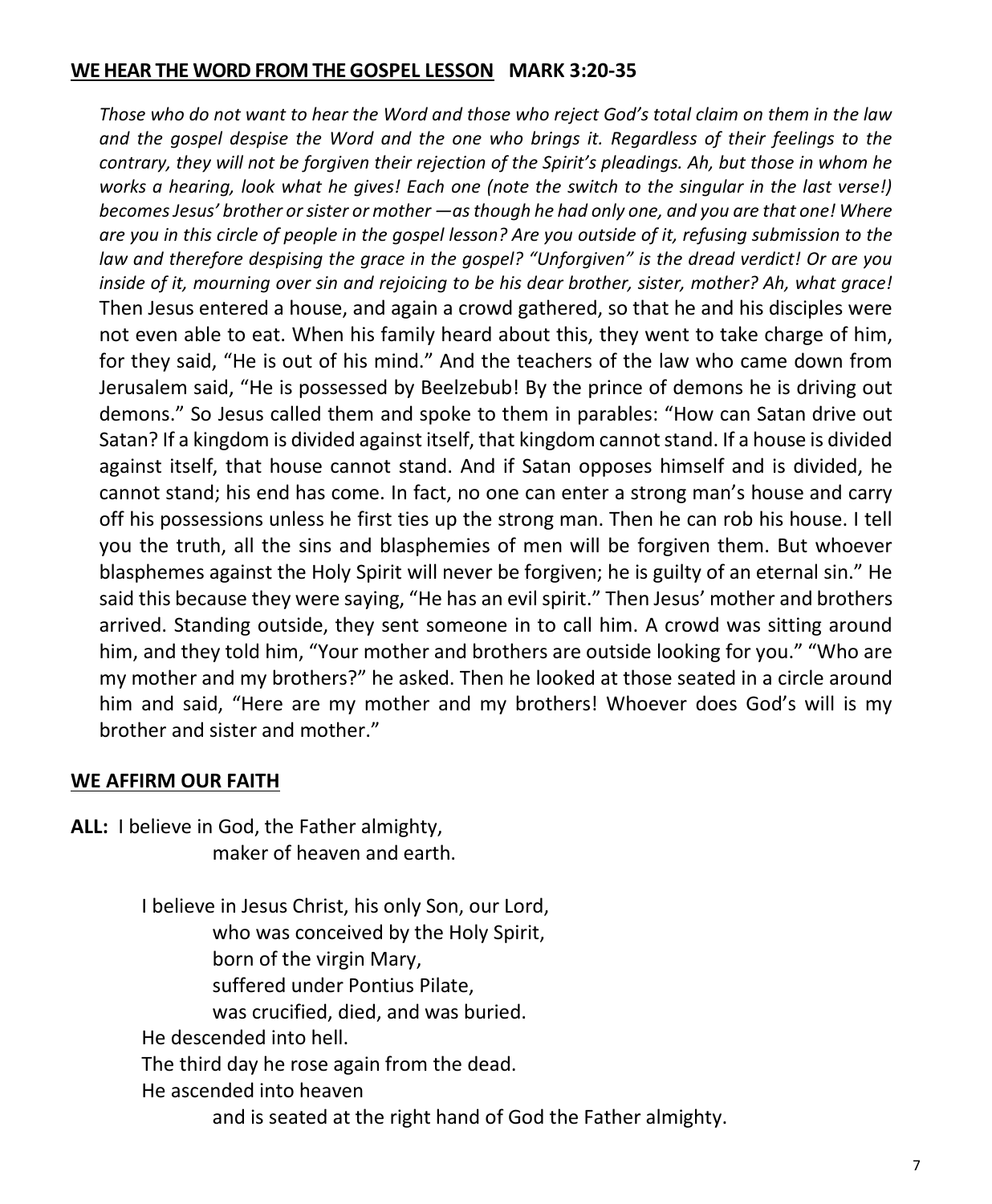From there he will come to judge the living and the dead. I believe in the Holy Spirit, the holy Christian Church, the communion of saints, the forgiveness of sins, the resurrection of the body, and the life everlasting. Amen

#### **WE SING "Forever"**

Give thanks to the Lord our God and King His love endures forever. For He is good, He is above all things His love endures forever Sing praise, sing praise

With a mighty hand and outstretched arm His love endures forever. For the life that's been reborn. His love endures forever. Sing praise, sing praise, sing praise, sing praise. Forever God is faithful, forever God is strong Forever God is with us, Forever, Forever

From the rising to the setting sun His Love endures forever And by the grace of God we will carry on His love endures forever. Sing praise, sing praise, sing praise, sing praise

Forever God is faithful, forever God is strong Forever God is with us, Forever, Forever (repeat)

#### **WE MEDITATE REVELATION 20:1-6 "We are Encouraged to Enter This New Existence"**

And I saw an angel coming down out of heaven, having the key to the Abyss and holding in his hand a great chain. He seized the dragon, that ancient serpent, who is the devil, or Satan, and bound him for a thousand years. He threw him into the Abyss, and locked and sealed it over him, to keep him from deceiving the nations anymore until the thousand years were ended. After that, he must be set free for a short time. I saw thrones on which were seated those who had been given authority to judge. And I saw the souls of those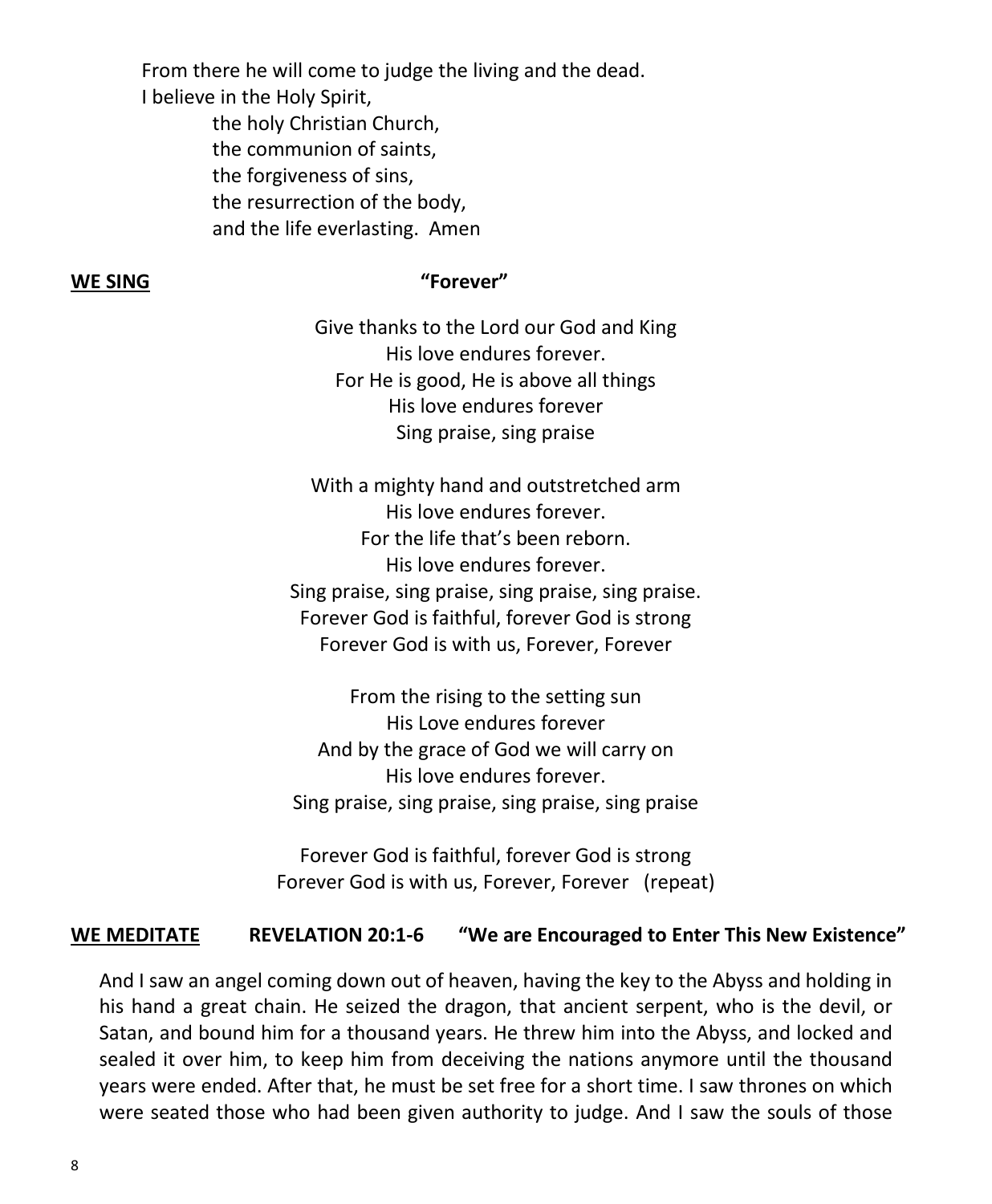who had been beheaded because of their testimony for Jesus and because of the word of God. They had not worshiped the beast or his image and had not received his mark on their foreheads or their hands. They came to life and reigned with Christ a thousand years. (The rest of the dead did not come to life until the thousand years were ended.) This is the first resurrection. Blessed and holy are those who have part in the first resurrection. The second death has no power over them, but they will be priests of God and of Christ and will reign with him for a thousand years.

### **OFFERING & WELS CONNECTION**

*Online or in the entryway. Guests please do not feel any obligation to participate in the offering (though you are always welcome to do so). Please fill out a Guest Card located in the entryway, and drop it in the box on the Welcome Center so we can connect with you – thanks!*

## **WE PRAY** *(special prayers)*

### **WE PRAY THE LORD'S PRAYER TOGETHER**

**Our Father in heaven, hallowed be Your name, your kingdom come, your will be done on earth as in heaven. Give us today our daily bread. Forgive us our sins, as we forgive those who sin against us. Lead us not into temptation, but deliver us from evil. For the kingdom, the power, and the glory are yours now and forever. Amen**

#### **WE RECEIVE HIS BLESSING**

- P: Be on your guard so that you may not be carried away by the error of lawless men and fall from your secure position. But grow in the grace and knowledge of our Lord and Savior Jesus Christ.
- **C: To him be glory both now and forever! Amen (2 Peter 3:16-17)**

#### **WE CLOSE WITH SONG "Beautiful Savior"**

Beautiful Savior, King of creation Son of God and Son of Man! Truly I'd love thee, Truly I'd serve thee Light of my soul, my joy, my Crown. Fair are the meadows, Fair are the woodlands Robed in flow'rs of blooming spring. Jesus is fairer, Jesus is purer He makes our sorr'wing spirit sing.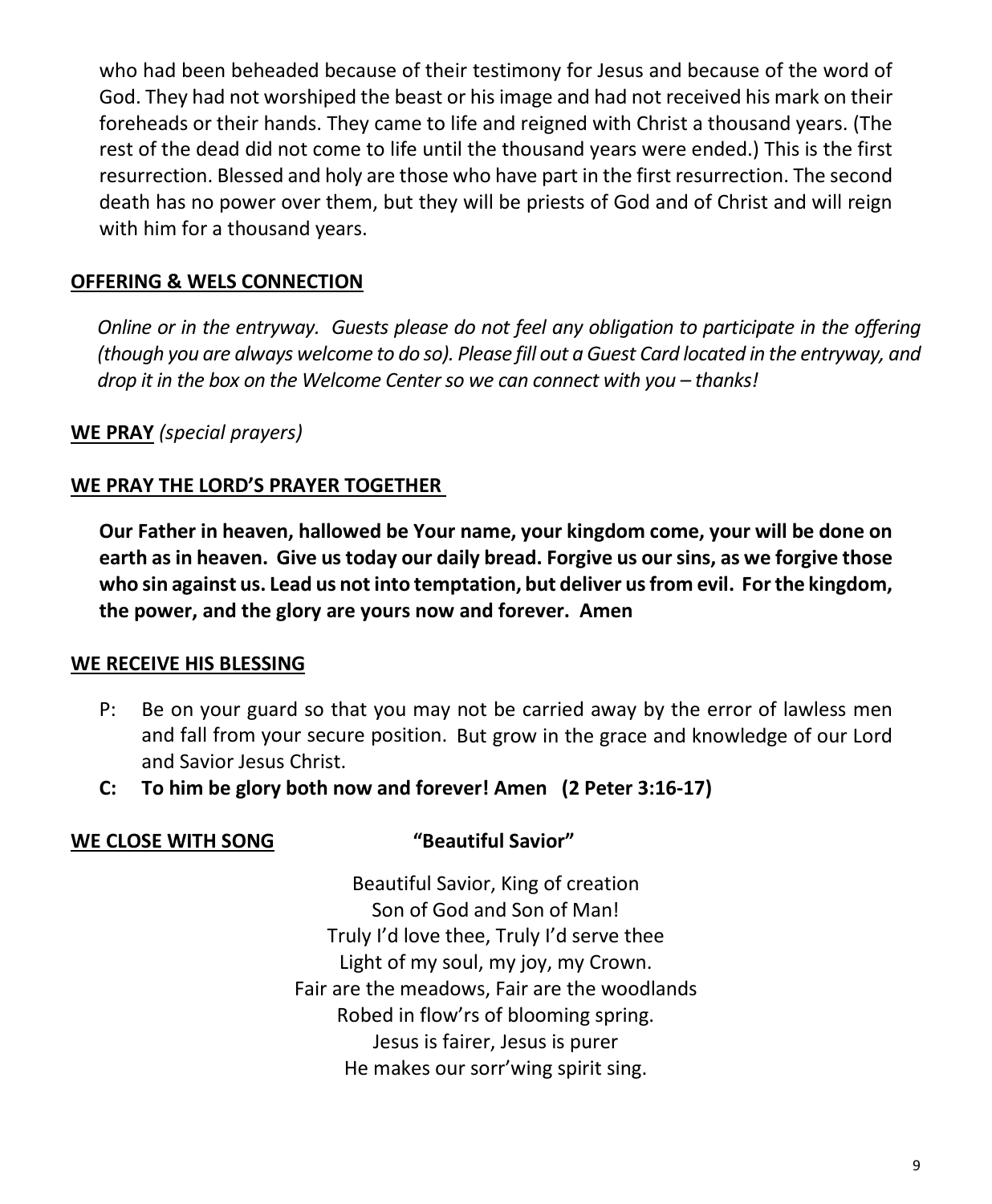Fair is the sunshine, fair is the moonlight Bright the sparkling star on high Jesus shines brighter, Jesus shines purer, Than all the angels in the sky.

Beautiful Savior, Lord of the nations Son of God and Son of Man! Glory and honor, Praise, adoration Now and forevermore be thine!

\_\_\_\_\_\_\_\_\_\_\_\_\_\_\_\_\_\_\_\_\_\_\_\_\_\_\_\_\_\_\_\_\_\_\_\_\_\_\_\_\_\_\_\_\_\_\_

#### **SILENT PRAYER**

**THE ANNOUNCEMENTS**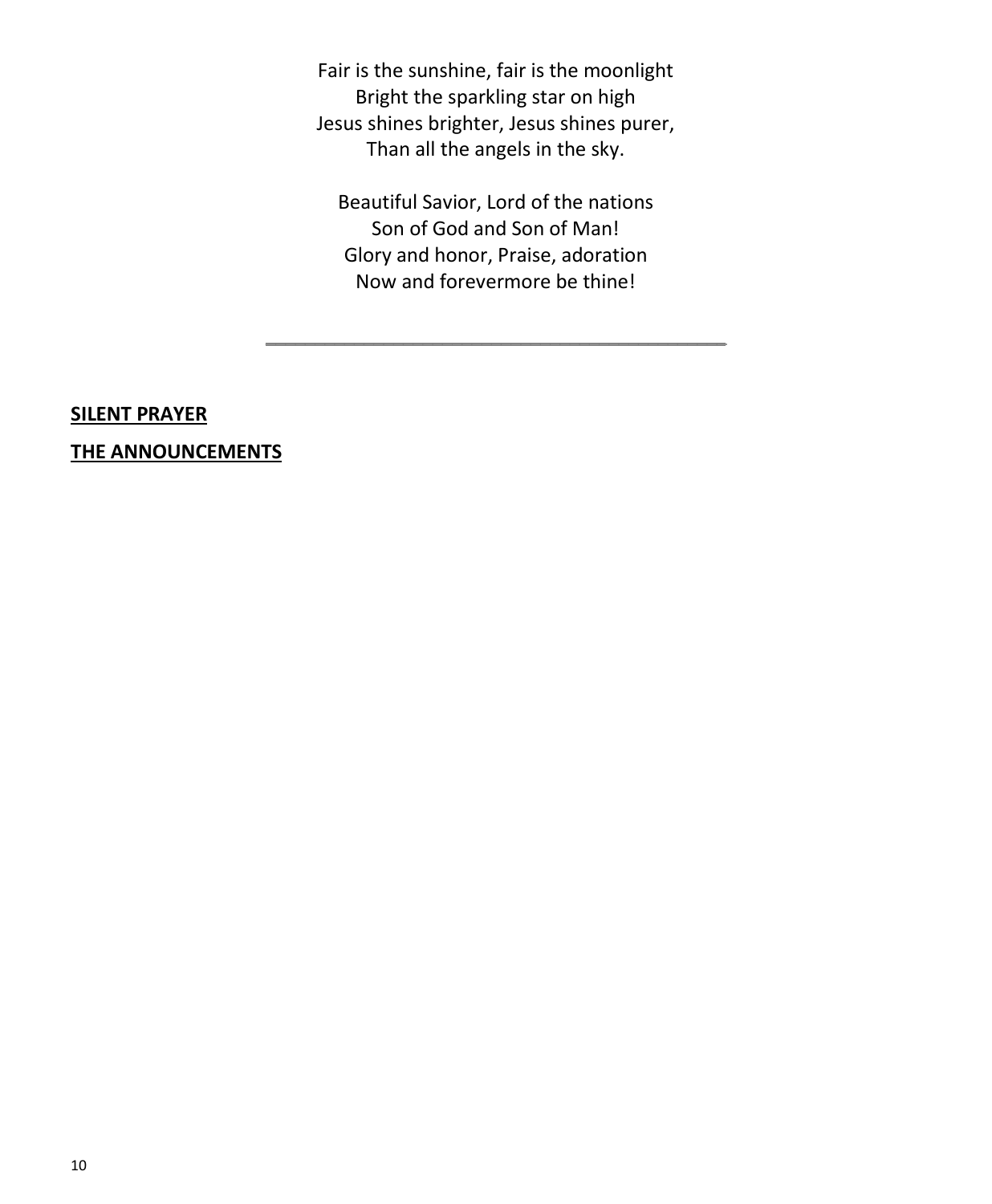Please Join Us For A Retirement Reception for TOM HERING on Sunday, June 20th between services at 9:15 am in the Fellowship Hall